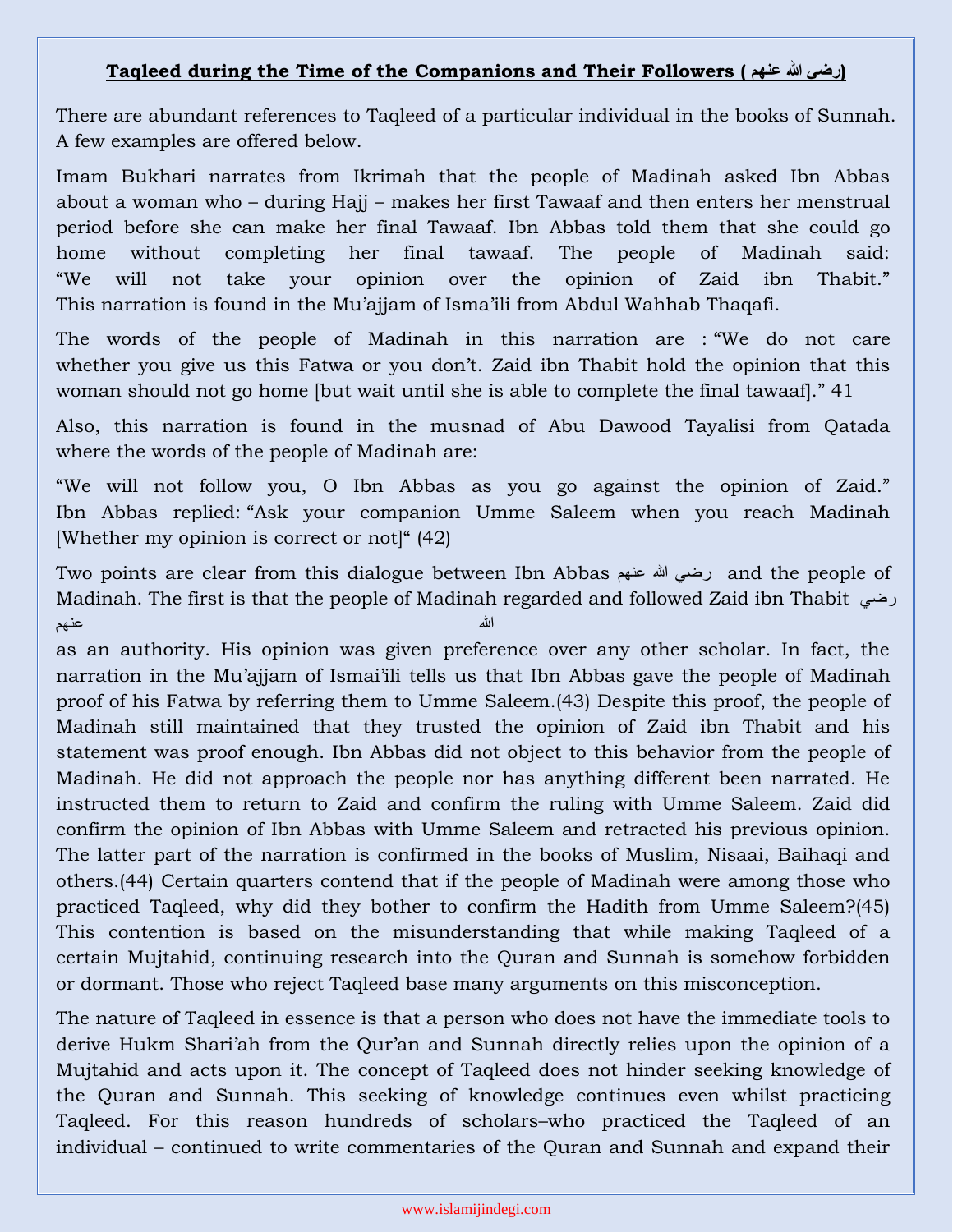scholastic horizons. If during research an opinion of a certain Mujtahid was conclusively proven to be against the Quran and Sunnah, the "unsound" opinion would be relinquished and the stronger evidence would be adopted.

If a Muqallid (someone who follows a Mujtahid) finds that the opinion of his Imam is contrary to a Hadith, this is not necessarily antithetical to Taqleed. The narration in question, rather, prove that both Taqleed and constant examination and re-evaluation of primary evidence were both in vogue simultaneously. The people of Madinah took counsel from Zaid who confirmed the Hadith with Umme Saleem and retracted from his original position. This approach enabled reconciliation between a confirmed Hadith and the opinion of an Imam, but the key to this narration is the firm stand of the people of Madinah:

"We will not take your opinion over the opinion of Zaid ibn Thabit"

If this is not following (making Taqleed of) an individual, then it begs the

question what is?

Imam Bukhari has narrated from Huzail ibn Shurahbail that some people asked Abu Musa Al-Ash'ari عنهم هللا رضي a question on inheritance. Abu Musa replied advising them  $\log n$  to a set  $\log n$  as the set of  $\log n$  as the set of  $\log n$ 

Abdullah ibn Mas'ood عنهم هللا رضي . They did so and Abdullah gave them an answer, which was very settled that the contract of the contract of the contract of the contract of the contract of the contract of the contract of the contract of the contract of the contract of the contract of the contract of the cont

different from that of Abu Musa. When Abu Musa heard of Abdullah's Fatwa, he acknowledged his learning and said:

"Do not ask me anything as long as this great scholar is present amongst you."

The fact that Abu Musa acknowledged the superior knowledge of Abdullah ibn Mas'ood and then actually instructed others to ask him all their questions concerning the Deen, is in fact a mandate for following an individual.

Certain quarters contend that although Abu Musa instructed people not to follow him as long as Abdullah was present, this does not necessitate that he prevented them from asking other Companions who were still present. Abu Musa was merely emphasizing that since Abdullah is more knowledgeable than myself; people should refer to him in all matters. The answer to this contention is that this incident occurred in Kufa during the time of Uthman عنهم هللا رضي where Abdullah ibn Mas'ood was the established scholar. As a strong state of the strong state of the strong state  $\Lambda$ s and the strong state of the strong state of the strong state of the strong state of the strong state of the strong strong strong strong strong strong

of yet Ali عنهم هللا رضي had not arrived in Kufa. So of the understanding of Abu Musa's statement is a statement of the statement of the statement of the statement of the statement  $\mathbf{a}$ 

merely that "when a superior scholar is present, why go to a lesser scholar?" then it still refers to the fact that Abdullah should be followed in Kufa since there was no one who could match his knowledge.

A narration in the Mu'ajjam of Tabarani tells us that Abu Musa was asked a question about suckling and he made a similar statement: "Do not ask me while this (scholar) from the companions of the Prophet is present amongst us." So it is clear that the circumstances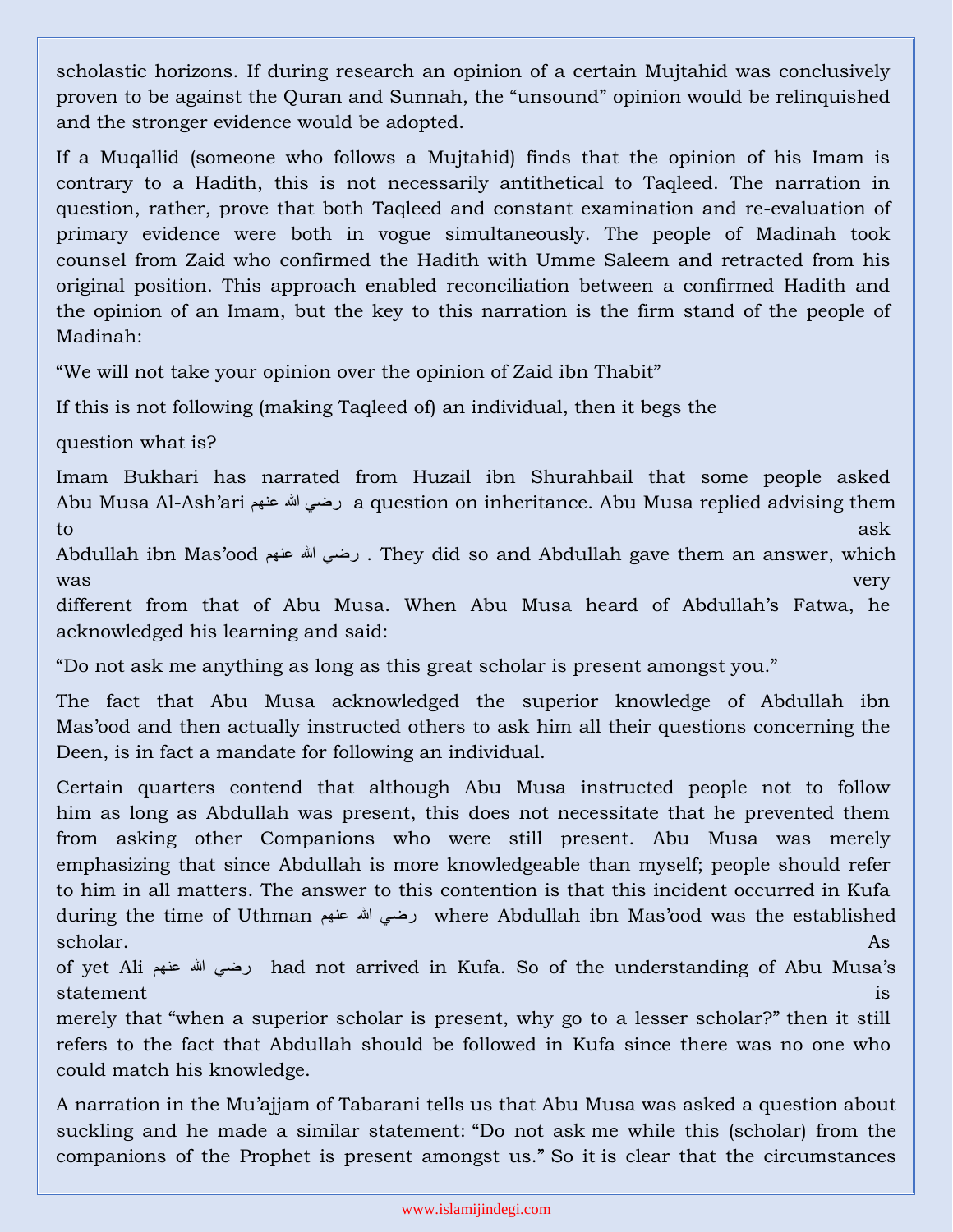and environment under which Abu Musa made this statement supports the idea of following a specific individual. Taqleed of a specific individual was not unfamiliar to the Companions.

Imam Tirmidhi and Imam Abu Dawood have both narrated that when the Prophet sallalahu alaihi wa sallam sent Mu'adh ibn Jabal to Yemen (as a governor), he asked him: "How will you judge if you are asked to do so?"Mu'adh عنهم هللا رضي said: "I will judge according to the Book of Allah." The Prophet (saw) said: And if you do not find it in the Book of Allah?" Muadh said: "Then I will judge according to the Sunnah of His messenger." The Prophet (saw) said: "And if you do not find it in the Sunnah of the Messenger, or in the Book of Allah?" Muadh said: "Then I will exercise my opinion and I will not be negligent with it." The Prophet (saw) then patted the chest of Mu'adh with his hands and said: "All praise is due to Allah Who has guided the emissary of His Messenger towards that which He guided His Messenger." (46)

The Prophet sallalahu alaihi wa sallam sent one of the best scholars from amongst the Companions (raa). He appointed Mu'adh عنهم هللا رضي as a governor, judge, mentor and Mujtahid for

the people of Yemen and ordered, him to be followed. He allowed him, not only to give Fatwas based on the Qur'an and Sunnah, but also to use and exercise his own judgment.

It is clear that the Prophet sallalahu alaihi wa sallam decreed the people of Yemen to practice Taqleed of an individual. (47) To argue that this Hadith deals with judicial practices and not with Ijtihad and Taqleed (48) is misguiding. Aswas ibn Zaid said that Mu'adh ibn Jabal came to us in Yemen as a teacher and as a governor. We asked him regarding how the inheritance should be distributed of a man who had died leaving behind a daughter and a sister. He ruled that both the daughter and the sister should receive half each.(49)

Here Mu'adh عنهم هللا رضي ruled as a Mufti and did not offer any proof for his ruling. His view was

implemented by merely accepting and following it as in Taqleed. However, even though Mu'adh عنهم هللا رضي did not offer any explanation for his ruling, his opinion was based on

the Qur'an and Sunnah. There is another Fatwa of Mu'adh عنهم هللا رضي in which he used his

discretion and exercised his Ijtihad. Abu Aswad Al-Dailami said that when Mu'adh هللا رضي عنهم

was in Yemen, people came up to him with a case of a Jew who had died and left a Muslim brother him. Mu'adh said: "I have heard the Prophet sallalahu alaihi wa sallam say that Islam increases (gives) and does not decrease (take away)."

So Mu'adh then ruled that the Muslim should inherit from the Jew.(50) Here Mu'adh رضى الله عنهم used a Hadith whose background had nothing to do with inheritance,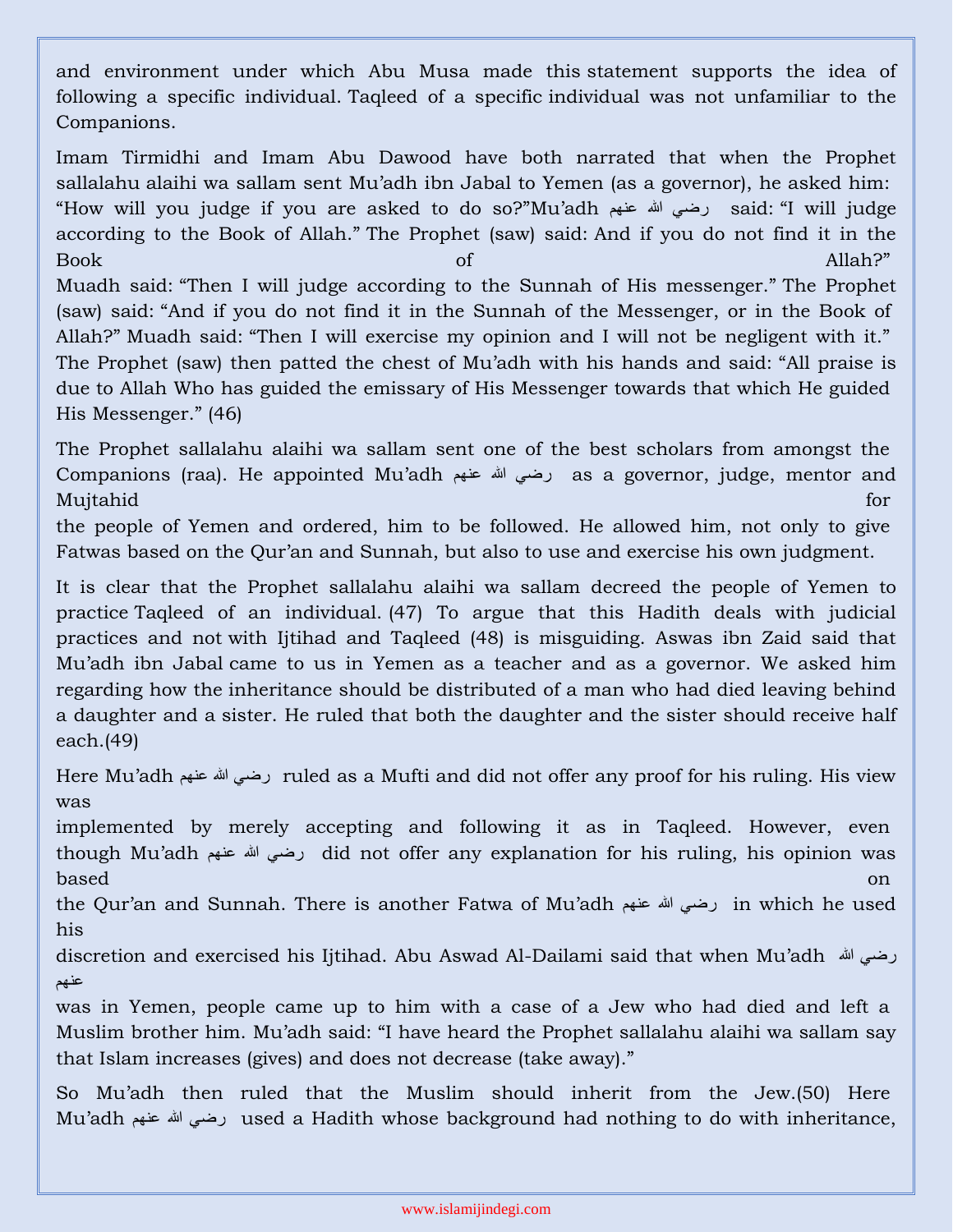but still and the state of the state of the state of the state of the state of the still still

used it to form an opinion which was accepted and followed by the people of Yemen.(51)

There is yet another incident which has been narrated in the Musnad of Ahmed and in the Mu'ajjam of Tabarani which says that when Mu'adh came to Yemen, a woman from Khaulan met him and offered salaams to him. "O dear man! Who has sent you?" she asked him."The Prophet sallalahu alaihi wa sallam has sent me" replied Mu'adh. "The Prophet sallalahu alaihi wa sallam sent you so that makes you the messenger of the Messenger of Allah. So won't you inform me of Islam O' messenger of the Messenger?" she continued "Ask me what you wish," replied Mu'adh.(52)

It is clear that Mu'adh عنهم هللا رضي was sent as a representative of the Prophet sallalahu alaihi wa sallam. People would ask of him questions about Islamic issues and he would answer. The above mentioned woman verified his status and then proceeded to ask him questions. Mu'adh عنهم هللا رضي obliged her and answered her questions. One of her question was

"What are the duties of a wife towards her husband?" In reply to this question, Mu'adh عنهم هللا رضي did not quote the Quran nor Hadith, but merely explained the broad Islamic principles. He did not offer any proofs for his answer. After all, Mu'adh عنهم هللا رضي is the one

about whom the Prophet sallalahu alaihi wa sallam said that he was the most informed of what is Halal and what is Haram.(53) The Prophet sallalahu alaihi wa sallam also said: "Mu'adh will be raised on the Day of Judgment far ahead of Scholars to a distance that one can shoot an arrow."(54)

Not only did the people of Yemen follow Mu'adh عنهم هللا رضي , but so too did other Companions. Abu Muslim Khaulani said that he went to the mosque in Damascus and saw a group of Companions gathered there (and in the narration of Kathir ibn Hisham,(55) there were close to 30 Companions of the Prophet sallalahu alaihi wa sallam ). Among them,

there was a young man whose eyes had antimony in them and who had white teeth. Each time they differed in an issue, they would refer to the Young man. Abu Muslim asked who the young man was and he was informed that it was Mu'adh ibn Jabal. (56)

In yet another narration of this incident, the words are:"And whenever they differed in an issue, they would refer it to Mu'adh and accept his decision as final."(57)

Mu'adh ibn Jabal عنهم هللا رضي was among those Companions (raa) who were scholars and about whom the Prophet sallalahu alaihi wa sallam said that: "the most informed about what is Halal and what is Haram." He was also followed by several other Companions. The Prophet sallalahu alaihi wasallam sent him to Yemen as a governor, judge and as a scholar whose opinion should be listened to and followed. The people of Yemen obliged and this is the essence of Taqleed of an individual. There is a narration in the Sunnan of Abu Dawood in which Amr ibn Maimoon Al-Awdai said:"Mu'adh ibn Jabal RA came to us in Yemen as the messenger of the Messenger of Allah. I heard his Takbeer in Fajr and found that he had a deep voice. I developed an affinity with him and I did not leave his company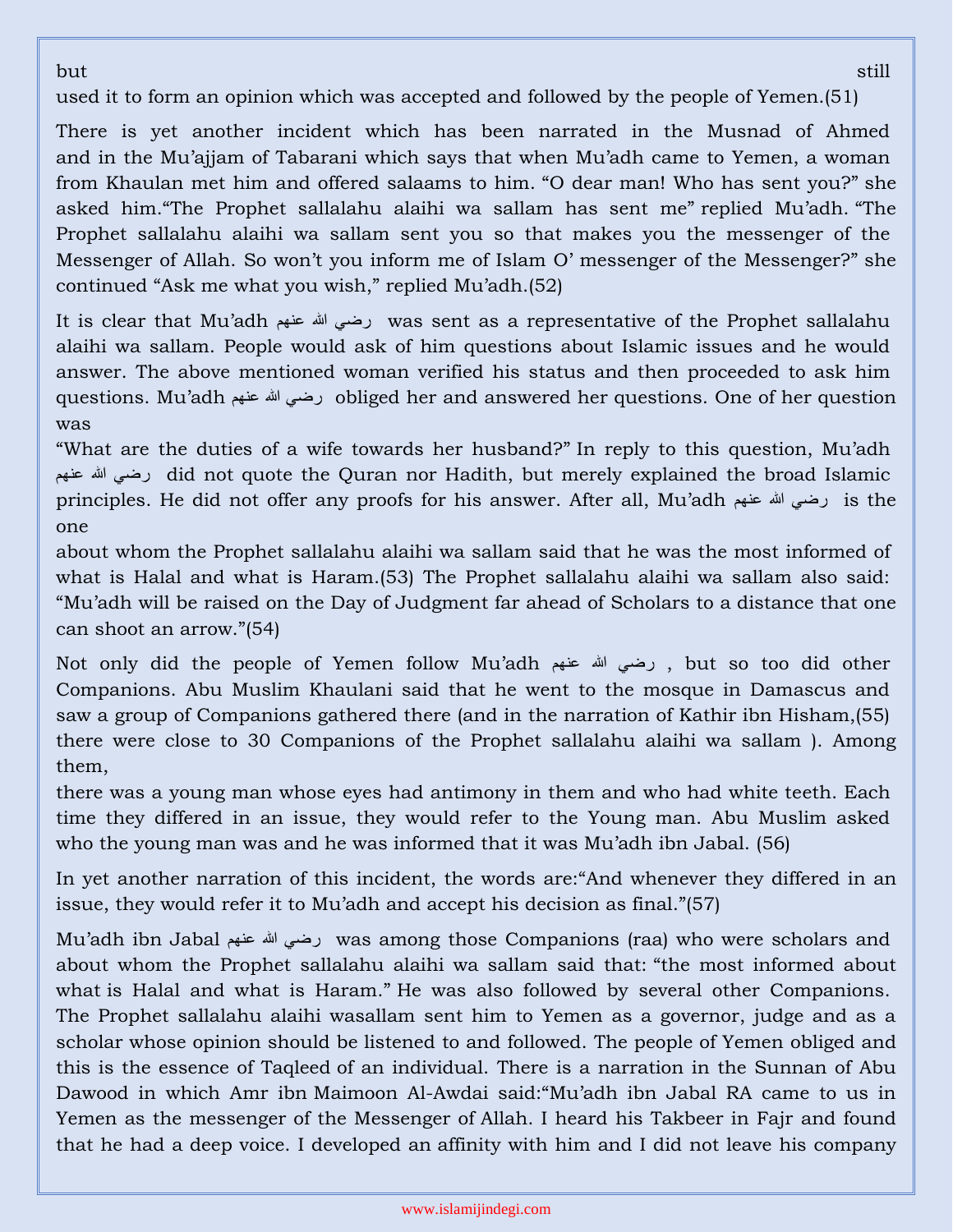until I buried him in Syria. Then, I searched for the most learned scholar after him and found Abdullah ibn Mas'ood. I stayed with him until he died."(58)

In this narration, Amr ibn Maimoon searched for a scholar after Mu'adh عنهم هللا رضي passed away. He stayed with Mu'adh عنهم هللا رضي and Ibn Mas'ood عنهم هللا رضي merely to seek knowledge of Islamic Law. So as long as Mu'adh was alive, he consulted him and when he died, he consulted Ibn Mas'ood RA. Referring to only one scholar is known as following an individual.

Likewise, the Tabi'een followed individual Companions. The following are some examples:

Imam Sha'bi said: "Whoever wishes to take an authority in rulings and judgments should apply thestatements of Omar عنهم هللا رضي .)"59(

Imam Mujahid said: "When people disagree about an issue, they should see what Omar عنهم هللا رضي did and accept it."(60)

Imam Aa'mush said about Ibrahim al-Nakha'i:

"Ibrahim did not consider anybody's opinion to be better than Omar عنهم هللا رضي and Ibn Mas'ood رضي الله عنهم when they both agreed upon an issue. When they disagreed, Ibrahim would

prefer Ibn Mas'ood's opinion over Omar's." (61)

Abu Tamimah said: "We came to Syria and found people were forming an entourage around one person. I asked someone who this person was and he told me that he was the most learned of the Companions of the Prophet sallalahu alaihi wa sallam and who was still alive. He was Omar al-Bakkali عنهم الله عنهم .) "(62)

Imam Ibn Jarir Tabari said: "No scholar had students who wrote his Fatwas and arranged his views in Islamic except for Abdullah ibn Mas'ood عنهم هللا رضي . Even Abdullah used to forsake his view completely and give preference to Omar if he disagreed with him, but they disagreed very infrequently."

Sha'bi said: "Abdullah did not recite the Qunut in Fajr. Had Omar عنهم هللا رضي recited the Qunut,

then Abdullah would have most definitely recited it also." (63)

The several examples provide ample evidence of following one particular individual during the illustrious era of the Companions (raa).

Notes:

*41 Fathul Bari – vol. 3, page 468 and Umtadul Qari – vol. 4, page 777*

*42 Abu Dawood Tayalisi in his Musnad – page 229*

*43 The people of Madinah met with Ibn Abbas again and informed him that the Hadith (from Umme Saleem)* 

*was as he mentioned. Umtadul Qari – vol. 4, page 777*

*44 Fathul Bari – vol. 3, page 468/469*

*45 Tahreeke Azade Fikr, by Maulana Ismail Salfi – page 132*

*46 Abu Dawood in the chapter of judgements by opinion*